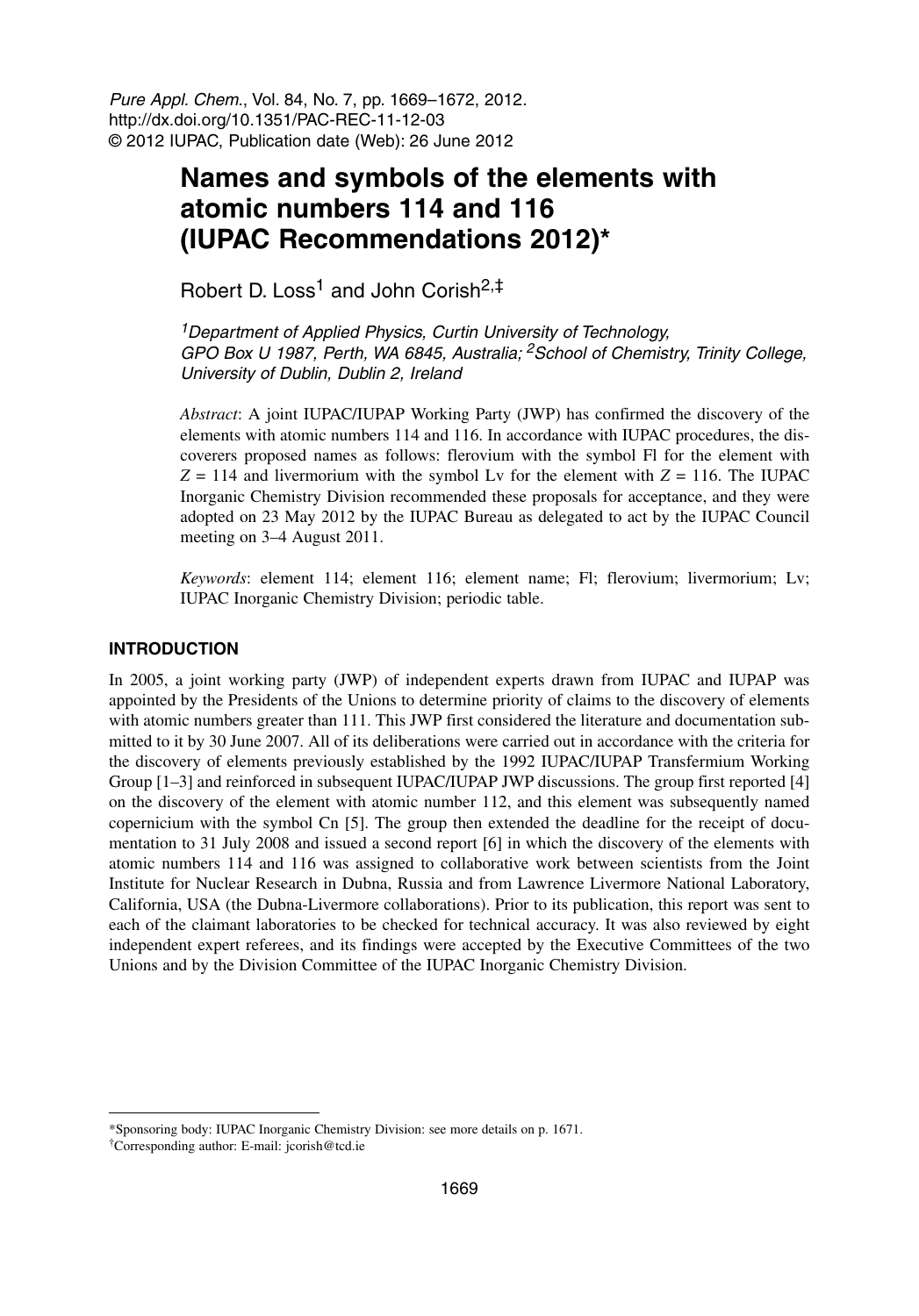#### **RECOMMENDATION**

The 2011 JWP report [6] concluded that "the establishment of the identity of the isotope  $^{283}$ Cn by a large number of decaying chains, originating from a variety of production pathways essentially triangulating its *A,Z* character enables that nuclide's use in unequivocally recognizing higher-*Z* isotopes that are observed to decay through it." From the 2004 Dubna-Livermore collaborations, the JWP noted: (i) the internal redundancy and extended decay chain sequence for identification of  $Z = \frac{287114}{\text{ from}}$  ${}^{48}Ca + {}^{242}Pu$  fusion [7,8]; and (ii) that the report of the production of  ${}^{291}116$  from the fusion of  ${}^{48}Ca$ with  $245$ Cm [9] is supported by extended decay chains that include, again,  $283$ Cn and descendants. The JWP recommended that the Dubna-Livermore collaborations be credited with discovery of these two new elements. A full synopsis of the relevant experiments and related efforts is presented in the technical report [6] published online in *Pure and Applied Chemistry* on 1 June 2011.

Following the assignment and in accordance with the procedures established by IUPAC for the naming of elements [10], the discoverers at Dubna and Livermore were invited to propose names and symbols for the elements with atomic numbers 114 and 116.

For the element with atomic number 114, the discoverers proposed the name flerovium and the symbol Fl. This proposal lies within tradition and will honour the Flerov Laboratory of Nuclear Reactions where superheavy elements are synthesised. Georgiy N. Flerov (1913–1990) was a renowned physicist, author of the discovery of the spontaneous fission of uranium (1940, with Konstantin A. Petrzhak), pioneer in heavy-ion physics, and founder of the Laboratory of Nuclear Reactions in the Joint Institute for Nuclear Research (1957). It is an especially appropriate choice because since 1991 this laboratory, in which the element was synthesised, has borne his name. Professor Flerov is also known for his fundamental work in various fields of physics that resulted in the discovery of new phenomena in properties and interactions of the atomic nuclei; these have played a key role in the establishment and development of many areas of further research.

For the element with atomic number 116, the name proposed is livermorium with the symbol Lv. This proposal is again in line with tradition and honours the Lawrence Livermore National Laboratory (1952). A group of researchers from this laboratory along with the heavy element research group of the Flerov Laboratory of Nuclear Reactions took part in the work carried out in Dubna on the synthesis of superheavy elements, including element 116. Over the years, scientists at Livermore have been involved in many areas of nuclear science: the investigation of fission properties of the heaviest elements, including the discovery of bimodal fission; the study of prompt γ-rays emitted from fission fragments following fission; the investigation of isomers and isomeric levels in many nuclei; and the investigation of the chemical properties of the heaviest elements.

The Inorganic Chemistry Division Committee has considered the proposals of the discoverers and recommends to the IUPAC Bureau and Council that the names flerovium with the symbol Fl and livermorium with the symbol Lv for elements with atomic numbers 114 and 116, respectively, be accepted. Provisional recommendations of the names and symbols were made available for review and comment in December 2011. The final recommendation was approved by the IUPAC Bureau on 23 May 2012 as authorized by Council at its meeting of 3–4 August 2011. This followed the statutory period during which the recommendation was open for public comment.

Finally, the reviews of the claims associated with elements 113, 115, and 118 are at this time not conclusive, and the evidence is considered to not meet the criteria for discovery.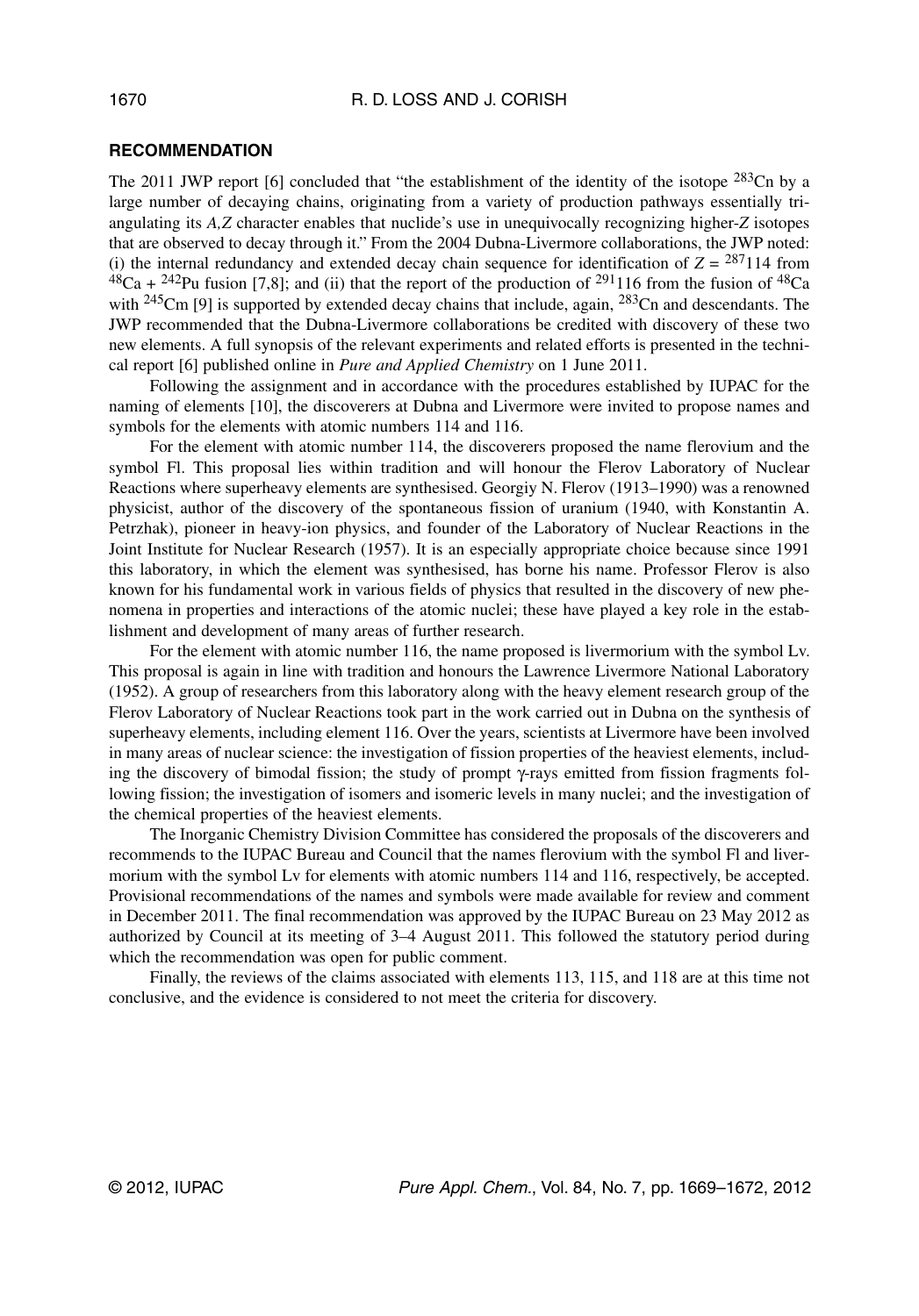### **MEMBERSHIP OF SPONSORING BODY**

Membership of the Inorganic Chemistry Division Committee for the period 2006–2011 was as follows: **2006–2007:** *President***:** A. R. West (UK); *Vice President***:** K. Tatsumi (Japan); *Secretary***:** L. V. Interrante (USA); *Titular Members***:** C. Bianchini (Italy); A. V. Chadwick (UK); T. B. Coplen (USA); M. Leskelä (Finland); R. D. Loss (Australia); J. Reedijk (Netherlands); M. P. Suh (Korea); *Associate Members***:** J. García-Martínez (Spain); N. E. Holden (USA); S. Mathur (Germany); L. A. Oro (Spain);

*National Representatives***:** T. Basova (Russia); J. Corish (Ireland); J. Takatz (Canada); M. Drábik (Slovakia); T. P. Gaida (Hungary); T. Ding (China); V. K. Jain (India).

**2008–2009:** *President***:** K. Tatsumi (Japan); *Vice President***:** R. D. Loss (Australia); *Secretary***:** L. V. Interrante (USA); *Past President***:** A. R. West (UK); *Titular Members***:** T. Ding (China); T. B. Coplen (USA); M. Leskelä (Finland); J. García-Martínez (Spain); L. A. Oro (Spain); J. Reedijk (Netherlands); M. Paik Suh (Korea); *Associate Members***:** A. Chadwick (UK); M. Drábik (Slovakia); N. E. Holden (USA); S. Mathur (Germany); K. Sakai (Japan); J. Takats (Canada); *National Representatives***:** T. V. Basova (Russia); A. Bologna Alles (Uruguay); R. Gonfiantini (Italy); P. Karen (Norway); L.-K. Liu (Taiwan); L. R. Öhrström (Sweden).

**2010–2011:** *President***:** R. D. Loss (Australia); *Vice President***:** J. Reedijk (Netherlands); *Secretary***:** L. V. Interrante (USA); *Past President***:** K. Tatsumi (Japan); *Titular Members***:** T. Ding (China); J. García-Martínez (Spain); N. E. Holden (USA); P. Karen (Norway); S. Mathur (Germany); K. Sakai (Japan); *Associate Members***:** T. V. Basova (Russia); T. B. Coplen (USA); M. Drábik (Slovakia); M. Leskelä (Finland); L.-K. Liu (Taiwan); L. R. Öhrström (Sweden); *National Representatives***:** A. Bologna Alles (Uruguay); A. V. Chadwick (UK); V. Chandrasekhar (India); T. Dasgupta (Jamaica); L. Y. Goh (Malaysia); R. Gonfiantini (Italy); A. Kiliç (Turkey); Md. T. H. Tarafder (Bangladesh); N. Trendafilova (Bulgaria); K. B. Yoon (Korea).

## **REFERENCES**

- 1. D. H. Wilkinson, A. H. Wapstra, I. Ulehla, R. C. Barber, N. N. Greenwood, A. Hrynkiewicz, Y. P. Jeannin, M. Lefort, M. Sakai. *Pure Appl. Chem.* **63**, 879 (1991).
- 2. D. H. Wilkinson, A. H. Wapstra, I. Ulehla, R. C. Barber, N. N. Greenwood, A. Hrynkiewicz, Y. P. Jeannin, M. Lefort, M. Sakai. *Pure Appl. Chem*. **65**, 1757 (1993).
- 3. D. H. Wilkinson, A. H. Wapstra, I. Ulehla, R. C. Barber, N. N. Greenwood, A. Hrynkiewicz, Y. P. Jeannin, M. Lefort, M. Sakai. *Pure Appl. Chem*. **65**, 1764 (1993).
- 4. P. J. Karol, R. C. Barber, H. Gäggeler, H. Nakahara, E. Vardaci, E. Vogt. *Pure Appl. Chem*. **81**, 1331 (2009).
- 5. K. Tatsumi, J. Corish. *Pure Appl. Chem.* **82**, 753 (2010).
- 6. (a) R. C. Barber, P. J. Karol, H. Nakhara, E. Vardaci, E. W. Vogt. *Pure Appl. Chem*. **83**, 1485 (2011); (b) Errata: R. C. Barber, P. J. Karol, H. Nakhara, E. Vardaci, E. W. Vogt. *Pure Appl. Chem*. **83**, 1801 (2011).
- 7. Yu. Ts. Oganessian, A. V. Belozerov, A. V. Yeremin, A. G. Popeko, O. N. Malyshev, A. V. Belozerov, G. V. Buklanov, L. Chelnokov, V. I. Chepigin, V. A. Gorshkov, S. Hofmann, M. G. Itkis, A. P. Kabachenko, B. Kindler, G. Münzenberg, R. N. Sagaidak, S. Saro, H.-J. Schött, B. Streicher, A. V. Shutov, A. I. Svirikhin, G. K. Vostokin. *Eur. Phys. J., A* **19**, 3 (2004).
- 8. Yu. Ts. Oganessian, V. K. Utyonkov, Yu. V. Lobanov, F. Sh. Abdullin, A. N. Polyakov, I. V. Shirokovsky, Yu. S. Tsyganov, G. G. Gulbekian, S. L. Bogomolov, B. N. Gikal, A. N. Mezentsev, S. Iliev, V. G. Subbotin, A. M. Sukhov, A. A. Voinov, G. V. Buklanov, K. Subotic, V. I. Zagrebaev, M. G. Itkis, J. B. Patin, K. J. Moody, J. F. Wild, M. A. Stoyer, N. J. Stoyer, D. A. Shaughnessy, J. M. Kenneally, P. A. Wilk, R. W. Lougheed, R. I. Il'kaev, S. P. Vesnovskii. *Phys. Rev. C* **70**, 064609 (2004).